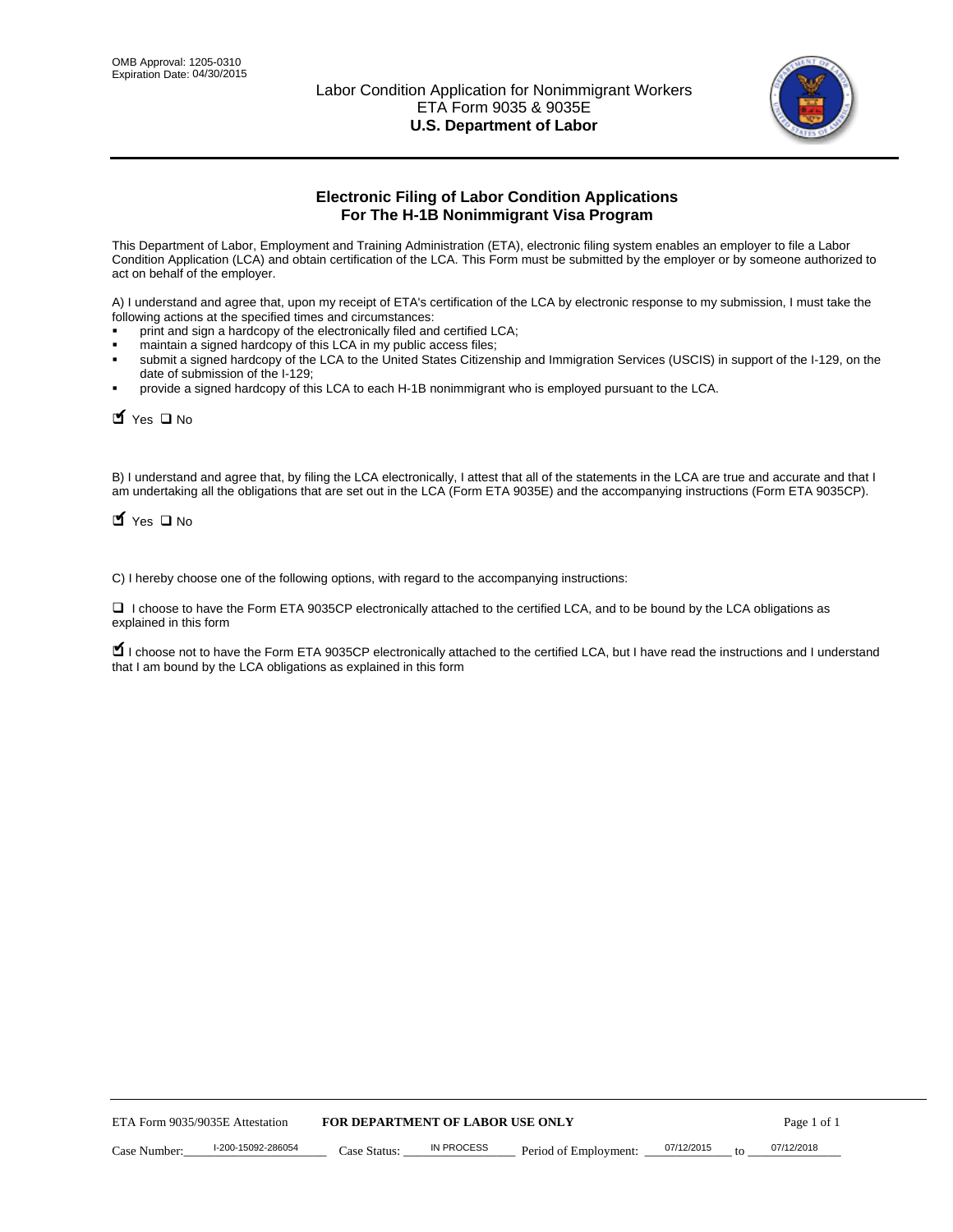# Labor Condition Application for Nonimmigrant Workers ETA Form 9035 & 9035E **U.S. Department of Labor**



*Please read and review the filing instructions carefully before completing the ETA Form 9035 or 9035E. A copy of the instructions can be found at http://www.foreignlaborcert.doleta.gov/. In accordance with Federal Regulations at 20 CFR 655.730(b), incomplete or obviously inaccurate Labor Condition Applications (LCAs) will not be certified by the Department of Labor. If the employer has received permission from the Administrator of the Office of Foreign Labor Certification to submit this form non-electronically, ALL required fields/items containing an asterisk ( \* ) must be completed as well as any fields/items where a response is conditional as indicated by the section ( § ) symbol.* 

# **A. Employment-Based Nonimmigrant Visa Information**

1. Indicate the type of visa classification supported by this application *(Write classification symbol)*: \*

### **B. Temporary Need Information**

| 1. Indicate the type of visa classification supported by this application (Write classification symbol): *                                                              |                                               |                                                 |                               | $H-1B$                         |
|-------------------------------------------------------------------------------------------------------------------------------------------------------------------------|-----------------------------------------------|-------------------------------------------------|-------------------------------|--------------------------------|
| <b>B. Temporary Need Information</b>                                                                                                                                    |                                               |                                                 |                               |                                |
| 1. Job Title *<br>PROGRAMMER/ANALYST                                                                                                                                    |                                               |                                                 |                               |                                |
| 2. SOC (ONET/OES) code *                                                                                                                                                | 3. SOC (ONET/OES) occupation title *          |                                                 |                               |                                |
| 15-1131                                                                                                                                                                 | <b>COMPUTER PROGRAMMERS</b>                   |                                                 |                               |                                |
| 4. Is this a full-time position? *                                                                                                                                      |                                               | <b>Period of Intended Employment</b>            |                               |                                |
| $\blacksquare$ Yes<br>$\square$ No                                                                                                                                      | 5. Begin Date *<br>07/12/2015<br>(mm/dd/yyyy) |                                                 | 6. End Date *<br>(mm/dd/yyyy) | 07/12/2018                     |
| 7. Worker positions needed/basis for the visa classification supported by this application                                                                              |                                               |                                                 |                               |                                |
| Total Worker Positions Being Requested for Certification *<br>1                                                                                                         |                                               |                                                 |                               |                                |
| Basis for the visa classification supported by this application<br>(indicate the total workers in each applicable category based on the total workers identified above) |                                               |                                                 |                               |                                |
| 0<br>a. New employment *                                                                                                                                                |                                               | 0                                               |                               | d. New concurrent employment * |
| b. Continuation of previously approved employment *<br>without change with the same employer                                                                            |                                               | 0                                               | e. Change in employer *       |                                |
| 0<br>c. Change in previously approved employment *                                                                                                                      |                                               | 0                                               | f. Amended petition *         |                                |
| C. Employer Information                                                                                                                                                 |                                               |                                                 |                               |                                |
| 1. Legal business name *<br>MARLABS, INC.                                                                                                                               |                                               |                                                 |                               |                                |
| 2. Trade name/Doing Business As (DBA), if applicable NA                                                                                                                 |                                               |                                                 |                               |                                |
| 3. Address 1 *<br>1 CORPORATE PLACE SOUTH FL3                                                                                                                           |                                               |                                                 |                               |                                |
| 4. Address 2<br>NA.                                                                                                                                                     |                                               |                                                 |                               |                                |
| 5. City $*$<br><b>PISCATAWAY</b>                                                                                                                                        |                                               | $\overline{6. \quad \text{State}}^*_{\quad NJ}$ |                               | 7. Postal code *<br>08854      |
| 8. Country *<br>UNITED STATES OF AMERICA                                                                                                                                |                                               | 9. Province<br><b>NA</b>                        |                               |                                |
| 10. Telephone number * 7326941000                                                                                                                                       |                                               | 11. Extension $N/A$                             |                               |                                |
| 12. Federal Employer Identification Number (FEIN from IRS) *<br>13. NAICS code (must be at least 4-digits) *<br>541816287<br>541511                                     |                                               |                                                 |                               |                                |
| ETA Form 9035/9035E                                                                                                                                                     | FOR DEPARTMENT OF LABOR USE ONLY              |                                                 |                               | Page 1 of 5                    |
| I-200-15092-286054<br>Case Number:<br>$Case$ Statue                                                                                                                     | IN PROCESS                                    | Period of Employment:                           | 07/12/2015                    | 07/12/2018                     |

# **C. Employer Information**

| 1. Legal business name *<br>MARLABS, INC.                    |                                              |                           |
|--------------------------------------------------------------|----------------------------------------------|---------------------------|
| 2. Trade name/Doing Business As (DBA), if applicable NA      |                                              |                           |
| 3. Address 1 *<br>1 CORPORATE PLACE SOUTH FL3                |                                              |                           |
| 4. Address 2<br><b>NA</b>                                    |                                              |                           |
| 5. City *<br><b>PISCATAWAY</b>                               | 6. State *<br><b>NJ</b>                      | 7. Postal code *<br>08854 |
| 8. Country *                                                 | 9. Province                                  |                           |
| UNITED STATES OF AMERICA                                     | NA                                           |                           |
| 10. Telephone number *<br>7326941000                         | 11. Extension<br>N/A                         |                           |
| 12. Federal Employer Identification Number (FEIN from IRS) * | 13. NAICS code (must be at least 4-digits) * |                           |
| 541816287                                                    | 541511                                       |                           |

# ETA Form 9035/9035E **FOR DEPARTMENT OF LABOR USE ONLY** Page 1 of 5<br>Case Number: 1-200-15092-286054 Case Status: IN PROCESS Period of Employment: 07/12/2015 to 07/12/2018

Case Number:  $\frac{1-200-15092-286054}{200-15092-286054}$  Case Status:  $\frac{1}{2}$  N PROCESS Period of Employment:  $\frac{07/12/2015}{20/12}$  to  $\frac{0.07/12/2018}{20/12}$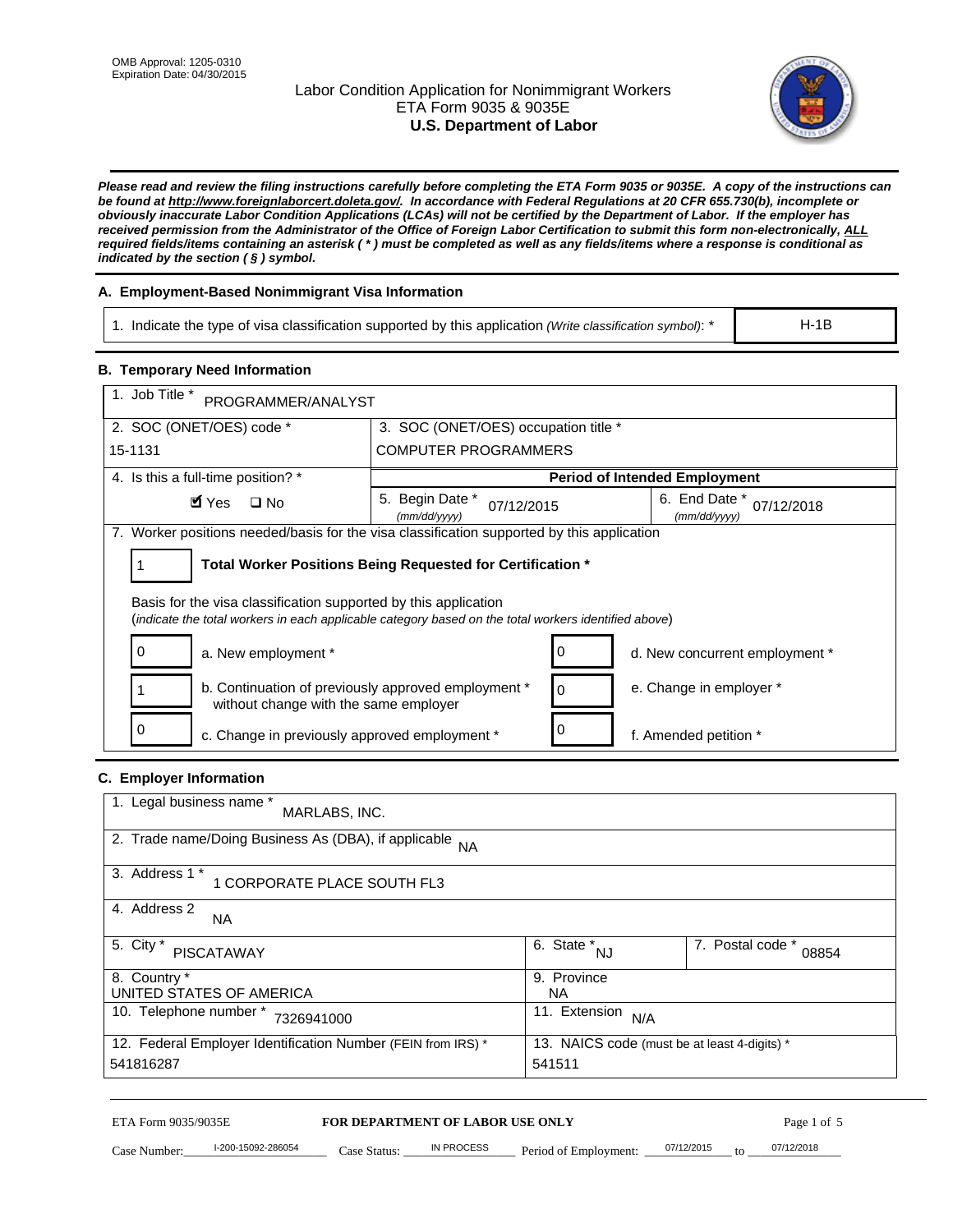

# **D. Employer Point of Contact Information**

**Important Note**: The information contained in this Section must be that of an employee of the employer who is authorized to act on behalf of the employer in labor certification matters. The information in this Section must be different from the agent or attorney information listed in Section E, unless the attorney is an employee of the employer.

| 1. Contact's last (family) name *                  | 2. First (given) name * |                                  | 3. Middle name(s) *       |  |
|----------------------------------------------------|-------------------------|----------------------------------|---------------------------|--|
| <b>VIDYADHARAN</b>                                 | <b>SANJAY</b>           |                                  | <b>NA</b>                 |  |
| 4. Contact's job title *<br><b>GENERAL COUNSEL</b> |                         |                                  |                           |  |
| 5. Address 1 *<br>ONE CORPORATE PLACE SOUTH FL3    |                         |                                  |                           |  |
| 6. Address 2<br>N/A                                |                         |                                  |                           |  |
| 7. City $*$<br><b>PISCATAWAY</b>                   |                         | $\overline{8}$ . State $*$<br>NJ | 9. Postal code *<br>08854 |  |
| 10. Country *<br>UNITED STATES OF AMERICA          |                         | 11. Province<br>ΝA               |                           |  |
| Extension<br>12. Telephone number *<br>13.         |                         | 14. E-Mail address               |                           |  |
| 4326941000<br>1600                                 |                         | SANJAY@MARLABS.COM               |                           |  |

# **E. Attorney or Agent Information (If applicable)**

| VIDYADHARAN                                                                                                                                         | SANJAY                           |                                       |                                          | <b>NA</b>        |                                                      |             |
|-----------------------------------------------------------------------------------------------------------------------------------------------------|----------------------------------|---------------------------------------|------------------------------------------|------------------|------------------------------------------------------|-------------|
| 4. Contact's job title * GENERAL COUNSEL                                                                                                            |                                  |                                       |                                          |                  |                                                      |             |
| 5. Address 1 * ONE CORPORATE PLACE SOUTH FL3                                                                                                        |                                  |                                       |                                          |                  |                                                      |             |
| 6. Address 2<br>N/A                                                                                                                                 |                                  |                                       |                                          |                  |                                                      |             |
| 7. City * PISCATAWAY                                                                                                                                |                                  |                                       | 8. State $*_{NJ}$                        | 9. Postal code * | 08854                                                |             |
| 10. Country *<br>UNITED STATES OF AMERICA                                                                                                           |                                  | 11. Province<br><b>NA</b>             |                                          |                  |                                                      |             |
| 12. Telephone number *<br>4326941000                                                                                                                | 13. Extension<br>1600            |                                       | 14. E-Mail address<br>SANJAY@MARLABS.COM |                  |                                                      |             |
| E. Attorney or Agent Information (If applicable)                                                                                                    |                                  |                                       |                                          |                  |                                                      |             |
| 1. Is the employer represented by an attorney or agent in the filing of this application? *<br>If "Yes", complete the remainder of Section E below. |                                  |                                       |                                          |                  | $\Box$ Yes                                           | <b>A</b> No |
| 2. Attorney or Agent's last (family) name §                                                                                                         | 3. First (given) name §          |                                       |                                          |                  | 4. Middle name(s) $\sqrt{s}$                         |             |
| N/A                                                                                                                                                 | N/A                              |                                       |                                          | N/A              |                                                      |             |
| 5. Address 1 $\frac{1}{9}$ N/A                                                                                                                      |                                  |                                       |                                          |                  |                                                      |             |
| 6. Address 2<br>N/A                                                                                                                                 |                                  |                                       |                                          |                  |                                                      |             |
| 7. City §<br>N/A                                                                                                                                    |                                  | 8. State §<br>N/A<br>9. Postal code § |                                          |                  |                                                      |             |
| 10. Country §<br>N/A                                                                                                                                |                                  | 11. Province<br>N/A                   |                                          |                  |                                                      |             |
| 12. Telephone number §<br>N/A                                                                                                                       | 13. Extension<br>N/A             | 14. E-Mail address                    |                                          |                  |                                                      |             |
|                                                                                                                                                     |                                  | N/A                                   |                                          |                  |                                                      |             |
| 15. Law firm/Business name §<br>N/A                                                                                                                 |                                  | 16. Law firm/Business FEIN §<br>N/A   |                                          |                  |                                                      |             |
|                                                                                                                                                     |                                  |                                       |                                          |                  |                                                      |             |
| 17. State Bar number (only if attorney) §                                                                                                           |                                  |                                       | standing (only if attorney) §            |                  | 18. State of highest court where attorney is in good |             |
| N/A                                                                                                                                                 |                                  | N/A                                   |                                          |                  |                                                      |             |
| 19. Name of the highest court where attorney is in good standing (only if attorney) §                                                               |                                  |                                       |                                          |                  |                                                      |             |
| N/A                                                                                                                                                 |                                  |                                       |                                          |                  |                                                      |             |
|                                                                                                                                                     |                                  |                                       |                                          |                  |                                                      |             |
|                                                                                                                                                     |                                  |                                       |                                          |                  |                                                      |             |
|                                                                                                                                                     |                                  |                                       |                                          |                  |                                                      |             |
|                                                                                                                                                     |                                  |                                       |                                          |                  |                                                      |             |
|                                                                                                                                                     |                                  |                                       |                                          |                  |                                                      |             |
|                                                                                                                                                     |                                  |                                       |                                          |                  |                                                      |             |
|                                                                                                                                                     |                                  |                                       |                                          |                  |                                                      |             |
| ETA Form 9035/9035E                                                                                                                                 | FOR DEPARTMENT OF LABOR USE ONLY |                                       |                                          |                  | Page 2 of 5                                          |             |
| I-200-15092-286054                                                                                                                                  | <b>IN PROCESS</b>                |                                       |                                          | 07/12/2015       | 07/12/2018                                           |             |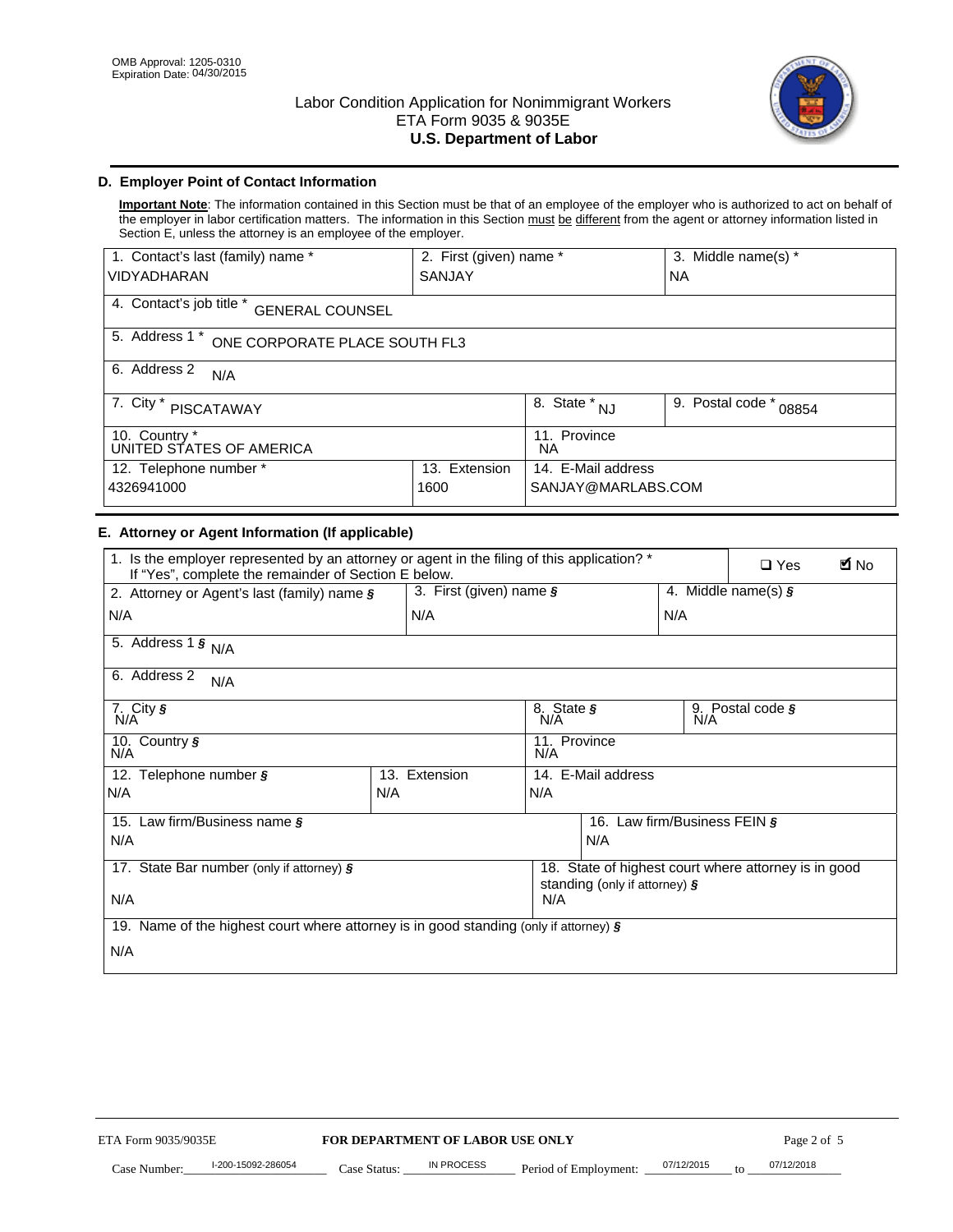# Labor Condition Application for Nonimmigrant Workers ETA Form 9035 & 9035E **U.S. Department of Labor**



| F. Rate of Pay                 |                                           |
|--------------------------------|-------------------------------------------|
| 1. Wage Rate (Required)        | 2. Per: (Choose only one) *               |
| 76400.00<br>From: \$<br>$\ast$ | ■ Year                                    |
| N/A<br>To: S                   | □ Week □ Bi-Weekly □ Month<br>$\Box$ Hour |

## **G. Employment and Prevailing Wage Information**

#### *a. Place of Employment 1*

| From: \$                                                                                                                                                                                                                                                                                                                                                                                                                                                                                                                                                                                                                                                                                                                                                                                                                                                              | 76400.00<br>$\ast$                                                                                                                                                                                                                                                                                                                                                                                                                                                                                                                                                                                                                                                                                                                | $\Box$ Hour                                 | $\Box$ Week           | □ Bi-Weekly                                                          | $\Box$ Month | $\blacksquare$ Year |
|-----------------------------------------------------------------------------------------------------------------------------------------------------------------------------------------------------------------------------------------------------------------------------------------------------------------------------------------------------------------------------------------------------------------------------------------------------------------------------------------------------------------------------------------------------------------------------------------------------------------------------------------------------------------------------------------------------------------------------------------------------------------------------------------------------------------------------------------------------------------------|-----------------------------------------------------------------------------------------------------------------------------------------------------------------------------------------------------------------------------------------------------------------------------------------------------------------------------------------------------------------------------------------------------------------------------------------------------------------------------------------------------------------------------------------------------------------------------------------------------------------------------------------------------------------------------------------------------------------------------------|---------------------------------------------|-----------------------|----------------------------------------------------------------------|--------------|---------------------|
| To: $$$                                                                                                                                                                                                                                                                                                                                                                                                                                                                                                                                                                                                                                                                                                                                                                                                                                                               | N/A                                                                                                                                                                                                                                                                                                                                                                                                                                                                                                                                                                                                                                                                                                                               |                                             |                       |                                                                      |              |                     |
| G. Employment and Prevailing Wage Information<br>Important Note: It is important for the employer to define the place of intended employment with as much geographic specificity as possible<br>The place of employment address listed below must be a physical location and cannot be a P.O. Box. The employer may use this section<br>to identify up to three (3) physical locations and corresponding prevailing wages covering each location where work will be performed and<br>the electronic system will accept up to 3 physical locations and prevailing wage information. If the employer has received approval from the<br>Department of Labor to submit this form non-electronically and the work is expected to be performed in more than one location, an<br>attachment must be submitted in order to complete this section.<br>a. Place of Employment 1 |                                                                                                                                                                                                                                                                                                                                                                                                                                                                                                                                                                                                                                                                                                                                   |                                             |                       |                                                                      |              |                     |
| 1. Address 1 *<br>9700 N.W. 112TH AVENUE                                                                                                                                                                                                                                                                                                                                                                                                                                                                                                                                                                                                                                                                                                                                                                                                                              |                                                                                                                                                                                                                                                                                                                                                                                                                                                                                                                                                                                                                                                                                                                                   |                                             |                       |                                                                      |              |                     |
| 2. Address 2                                                                                                                                                                                                                                                                                                                                                                                                                                                                                                                                                                                                                                                                                                                                                                                                                                                          |                                                                                                                                                                                                                                                                                                                                                                                                                                                                                                                                                                                                                                                                                                                                   |                                             |                       |                                                                      |              |                     |
| 3. City $*$<br>MIAMI<br>5. State/District/Territory *<br>FL                                                                                                                                                                                                                                                                                                                                                                                                                                                                                                                                                                                                                                                                                                                                                                                                           |                                                                                                                                                                                                                                                                                                                                                                                                                                                                                                                                                                                                                                                                                                                                   |                                             |                       | 4. County *<br><b>MIAMI-DADE COUNTY</b><br>6. Postal code *<br>33178 |              |                     |
|                                                                                                                                                                                                                                                                                                                                                                                                                                                                                                                                                                                                                                                                                                                                                                                                                                                                       | Prevailing Wage Information (corresponding to the place of employment location listed above)                                                                                                                                                                                                                                                                                                                                                                                                                                                                                                                                                                                                                                      |                                             |                       |                                                                      |              |                     |
| 7. Agency which issued prevailing wage §<br>N/A                                                                                                                                                                                                                                                                                                                                                                                                                                                                                                                                                                                                                                                                                                                                                                                                                       |                                                                                                                                                                                                                                                                                                                                                                                                                                                                                                                                                                                                                                                                                                                                   | N/A                                         |                       | 7a. Prevailing wage tracking number (if applicable) §                |              |                     |
| 8. Wage level *<br>$\Box$                                                                                                                                                                                                                                                                                                                                                                                                                                                                                                                                                                                                                                                                                                                                                                                                                                             | <b>M</b><br>$\Box$<br>III                                                                                                                                                                                                                                                                                                                                                                                                                                                                                                                                                                                                                                                                                                         | $\Box$ IV<br>$\Box$ N/A                     |                       |                                                                      |              |                     |
| 9. Prevailing wage *<br>\$                                                                                                                                                                                                                                                                                                                                                                                                                                                                                                                                                                                                                                                                                                                                                                                                                                            | 76398.00                                                                                                                                                                                                                                                                                                                                                                                                                                                                                                                                                                                                                                                                                                                          | 10. Per: (Choose only one) *<br>$\Box$ Hour | $\square$ Week        | □ Bi-Weekly                                                          | $\Box$ Month | ■ Year              |
| 11. Prevailing wage source (Choose only one) *                                                                                                                                                                                                                                                                                                                                                                                                                                                                                                                                                                                                                                                                                                                                                                                                                        | <b>¤</b> OES<br><b>CBA</b>                                                                                                                                                                                                                                                                                                                                                                                                                                                                                                                                                                                                                                                                                                        | <b>DBA</b><br>$\Box$                        |                       | □ SCA                                                                | Other        |                     |
| 11a. Year source published *                                                                                                                                                                                                                                                                                                                                                                                                                                                                                                                                                                                                                                                                                                                                                                                                                                          | 11b. If "OES", and SWA/NPC did not issue prevailing wage OR "Other" in question 11,<br>specify source $\boldsymbol{\S}$                                                                                                                                                                                                                                                                                                                                                                                                                                                                                                                                                                                                           |                                             |                       |                                                                      |              |                     |
| 2014                                                                                                                                                                                                                                                                                                                                                                                                                                                                                                                                                                                                                                                                                                                                                                                                                                                                  | OFLC ONLINE DATA CENTER                                                                                                                                                                                                                                                                                                                                                                                                                                                                                                                                                                                                                                                                                                           |                                             |                       |                                                                      |              |                     |
| H. Employer Labor Condition Statements                                                                                                                                                                                                                                                                                                                                                                                                                                                                                                                                                                                                                                                                                                                                                                                                                                |                                                                                                                                                                                                                                                                                                                                                                                                                                                                                                                                                                                                                                                                                                                                   |                                             |                       |                                                                      |              |                     |
| I Important Note: In order for your application to be processed, you MUST read Section H of the Labor Condition Application – General<br>Instructions Form ETA 9035CP under the heading "Employer Labor Condition Statements" and agree to all four (4) labor condition statements<br>summarized below:<br>(2)<br>workers similarly employed.<br>(3)<br>employment.<br>(4)<br>1. I have read and agree to Labor Condition Statements 1, 2, 3, and 4 above and as fully explained in Section H<br>of the Labor Condition Application - General Instructions - Form ETA 9035CP. *                                                                                                                                                                                                                                                                                       | (1) Wages: Pay nonimmigrants at least the local prevailing wage or the employer's actual wage, whichever is higher, and pay for non-<br>productive time. Offer nonimmigrants benefits on the same basis as offered to U.S. workers.<br>Working Conditions: Provide working conditions for nonimmigrants which will not adversely affect the working conditions of<br>Strike, Lockout, or Work Stoppage: There is no strike, lockout, or work stoppage in the named occupation at the place of<br>Notice: Notice to union or to workers has been or will be provided in the named occupation at the place of employment. A copy of<br>this form will be provided to each nonimmigrant worker employed pursuant to the application. |                                             |                       |                                                                      | <b>Ø</b> Yes | $\square$ No        |
| ETA Form 9035/9035E                                                                                                                                                                                                                                                                                                                                                                                                                                                                                                                                                                                                                                                                                                                                                                                                                                                   | <b>FOR DEPARTMENT OF LABOR USE ONLY</b>                                                                                                                                                                                                                                                                                                                                                                                                                                                                                                                                                                                                                                                                                           |                                             |                       |                                                                      | Page 3 of 5  |                     |
| I-200-15092-286054<br>Case Number:                                                                                                                                                                                                                                                                                                                                                                                                                                                                                                                                                                                                                                                                                                                                                                                                                                    | <b>IN PROCESS</b><br>Case Status:                                                                                                                                                                                                                                                                                                                                                                                                                                                                                                                                                                                                                                                                                                 |                                             | Period of Employment: | 07/12/2015                                                           | 07/12/2018   |                     |

#### **H. Employer Labor Condition Statements**

- (1) **Wages:** Pay nonimmigrants at least the local prevailing wage or the employer's actual wage, whichever is higher, and pay for nonproductive time. Offer nonimmigrants benefits on the same basis as offered to U.S. workers.
- (2) **Working Conditions:** Provide working conditions for nonimmigrants which will not adversely affect the working conditions of workers similarly employed.
- (3) **Strike, Lockout, or Work Stoppage:** There is no strike, lockout, or work stoppage in the named occupation at the place of employment.
- (4) **Notice:** Notice to union or to workers has been or will be provided in the named occupation at the place of employment. A copy of this form will be provided to each nonimmigrant worker employed pursuant to the application.

| 1. I have read and agree to Labor Condition Statements 1, 2, 3, and 4 above and as fully explained in Section H | <b>M</b> Yes <b>□</b> No |  |
|-----------------------------------------------------------------------------------------------------------------|--------------------------|--|
| of the Labor Condition Application – General Instructions – Form ETA 9035CP. *                                  |                          |  |

| <b>FOR DEPARTMENT OF LABOR USE ONLY</b><br>ETA Form 9035/9035E |                    |              |            |                       |            | Page 3 of 5 |            |
|----------------------------------------------------------------|--------------------|--------------|------------|-----------------------|------------|-------------|------------|
| Case Number:                                                   | l-200-15092-286054 | Case Status: | IN PROCESS | Period of Employment: | 07/12/2015 | tΩ          | 07/12/2018 |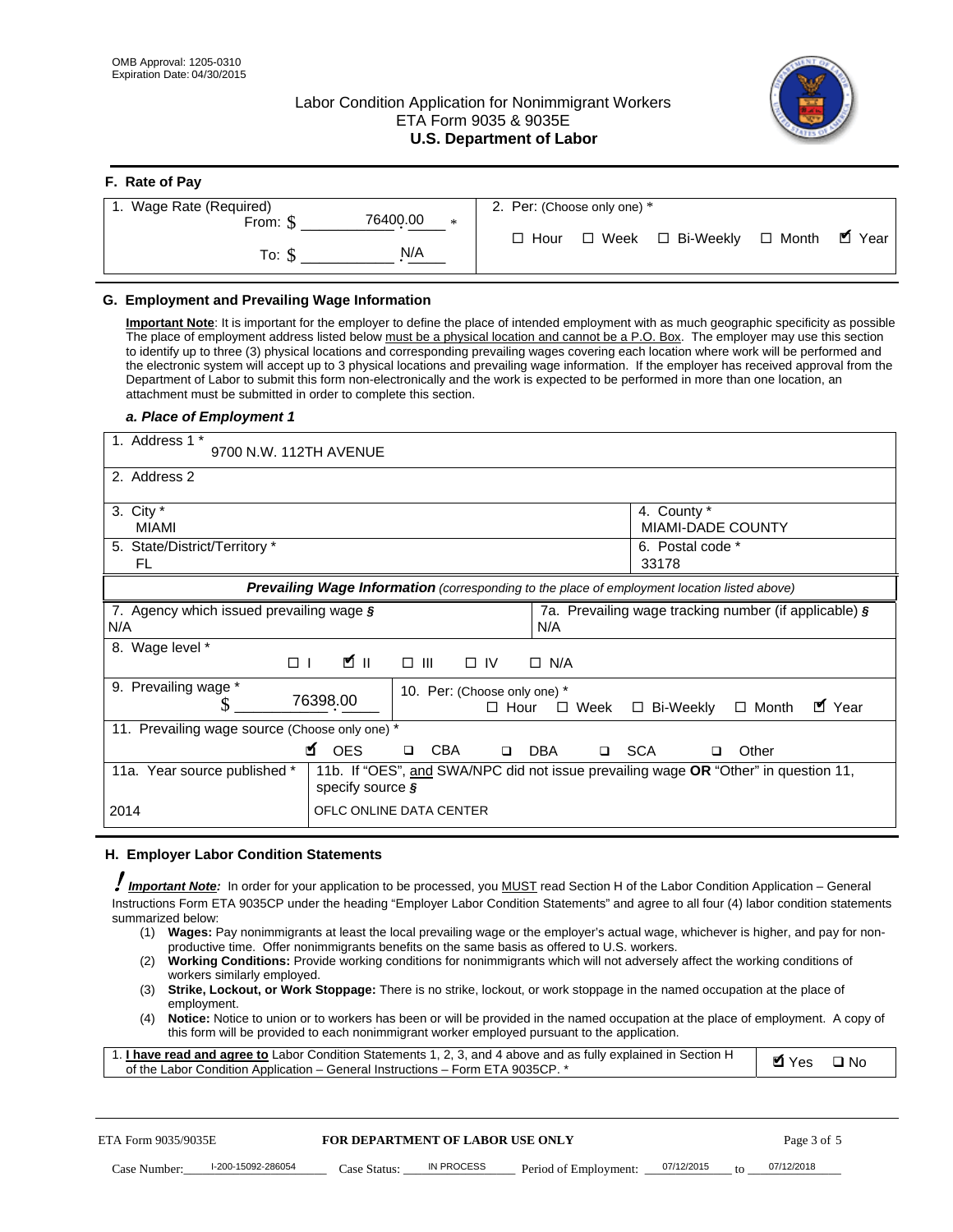

### **I. Additional Employer Labor Condition Statements – H-1B Employers ONLY**

!**Important Note***:* In order for your H-1B application to be processed, you MUST read Section I – Subsection 1 of the Labor Condition Application – General Instructions Form ETA 9035CP under the heading "Additional Employer Labor Condition Statements" and answer the questions below.

#### *a. Subsection 1*

| 1. Is the employer H-1B dependent? $\S$                                                                                                                                                                                                 | Myes □ No                                     |  |
|-----------------------------------------------------------------------------------------------------------------------------------------------------------------------------------------------------------------------------------------|-----------------------------------------------|--|
| 2. Is the employer a willful violator? $\frac{1}{2}$                                                                                                                                                                                    | □ Yes ■No                                     |  |
| 3. If "Yes" is marked in questions I.1 and/or I.2, you must answer "Yes" or "No" regarding whether the<br>employer will use this application ONLY to support H-1B petitions or extensions of status for exempt H-1B<br>nonimmigrants? § | $\blacksquare$ Yes $\square$ No $\square$ N/A |  |

**If you marked "Yes" to questions I.1 and/or I.2 and "No" to question I.3, you MUST read Section I – Subsection 2 of the Labor Condition Application – General Instructions Form ETA 9035CP under the heading "Additional Employer Labor Condition Statements" and indicate your agreement to all three (3) additional statements summarized below.** 

#### *b. Subsection 2*

- A. **Displacement:** Non-displacement of the U.S. workers in the employer's workforce
- B. **Secondary Displacement:** Non-displacement of U.S. workers in another employer's workforce; and
- C. **Recruitment and Hiring:** Recruitment of U.S. workers and hiring of U.S. workers applicant(s) who are equally or better qualified than the H-1B nonimmigrant(s).

| 4. I have read and agree to Additional Employer Labor Condition Statements A, B, and C above and as fully                  |      |
|----------------------------------------------------------------------------------------------------------------------------|------|
| explained in Section I – Subsections 1 and 2 of the Labor Condition Application – General Instructions Form ETA $\Box$ Yes | ∩ Nח |
| 9035CP. $\delta$                                                                                                           |      |

# **J. Public Disclosure Information**

!**Important Note***:* You must select from the options listed in this Section.

| Public disclosure information will be kept at: * | Employer's principal place of business<br>$\Box$ Place of employment |
|--------------------------------------------------|----------------------------------------------------------------------|
|--------------------------------------------------|----------------------------------------------------------------------|

#### **K. Declaration of Employer**

*By signing this form, I, on behalf of the employer, attest that the information and labor condition statements provided are true and accurate;*  that I have read sections H and I of the Labor Condition Application – General Instructions Form ETA 9035CP, and that I agree to comply with *the Labor Condition Statements as set forth in the Labor Condition Application – General Instructions Form ETA 9035CP and with the Department of Labor regulations (20 CFR part 655, Subparts H and I). I agree to make this application, supporting documentation, and other records available to officials of the Department of Labor upon request during any investigation under the Immigration and Nationality Act. Making fraudulent representations on this Form can lead to civil or criminal action under 18 U.S.C. 1001, 18 U.S.C. 1546, or other provisions of law.* 

| 1. Last (family) name of hiring or designated official * | 2. First (given) name of hiring or designated official * |                                       | 3. Middle initial * |
|----------------------------------------------------------|----------------------------------------------------------|---------------------------------------|---------------------|
| <b>VIDYADHARAN</b>                                       | <b>SANJAY</b>                                            |                                       | <b>NA</b>           |
| 4. Hiring or designated official title *                 |                                                          |                                       |                     |
| <b>GENERAL COUNSEL</b>                                   |                                                          |                                       |                     |
| 5. Signature *                                           |                                                          | 6. Date signed *                      |                     |
|                                                          |                                                          |                                       |                     |
|                                                          |                                                          |                                       |                     |
|                                                          |                                                          |                                       |                     |
|                                                          |                                                          |                                       |                     |
| ETA Form 9035/9035E                                      | FOR DEPARTMENT OF LABOR USE ONLY                         |                                       | Page 4 of 5         |
| I-200-15092-286054<br>Case Number<br>Case Status:        | IN PROCESS<br>Period of Employment:                      | 07/12/2015<br>$\mathbf{f} \mathbf{O}$ | 07/12/2018          |